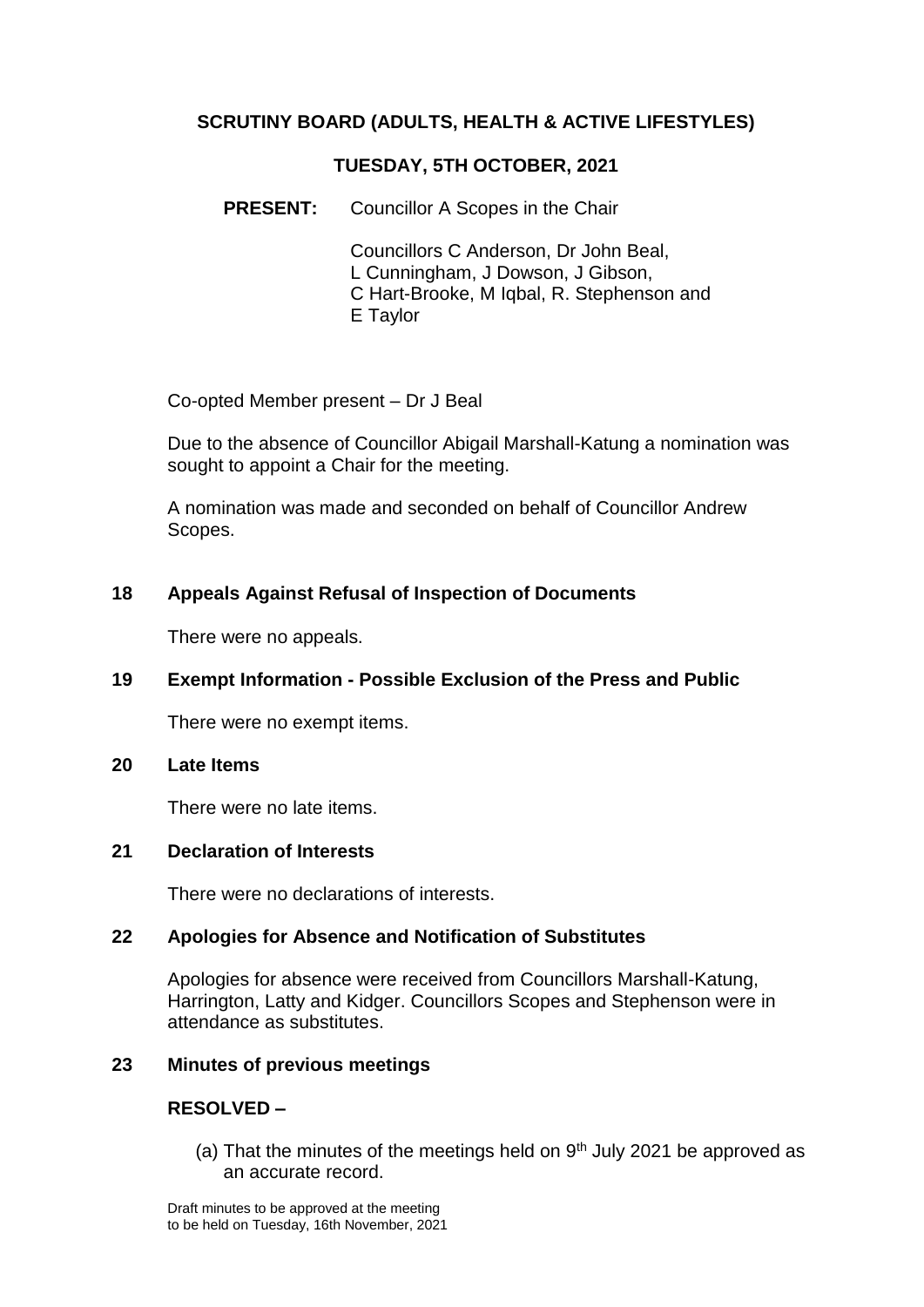(b) That the note of the consultative meeting held on  $7<sup>th</sup>$  September 2021 be noted.

### **24 Update on the adult inpatient stroke rehabilitation ward move and the development of a vision for stroke services in Leeds.**

The Head of Democratic Services submitted a report which presented a joint briefing paper from NHS Leeds Clinical Commissioning Group (CCG), Leeds Teaching Hospitals NHS Trust (LTHT) and Leeds Community Healthcare NHS Trust on the adult inpatient stroke rehabilitation ward move and also the status and development of a vision for stroke services in Leeds.

The following were in attendance:

- Councillor Fiona Venner. Executive Member for Adult and Children's Social Care and Health Partnerships
- Councillor Salma Arif, Executive Member for Public Health and Active **Lifestyles**
- Cath Roff, Director of Adults and Health
- Victoria Eaton, Director of Public Health
- Lindsay Springall, Head of Pathway Integration Long Term Conditions, NHS Leeds CCG
- Dr Bryan Power, Long Term Conditions Clinical Lead, NHS Leeds CCG
- Alistair Bailey, Clinical Lead and Nurse for Stroke Services, LTHT
- Helen Knight, Clinical Head of Service for Neurology & Adult Speech and Language Therapy, Leeds Community Healthcare NHS Trust
- Steve Wilson, Clinical Director for Neurosciences, LTHT
- Claire Graham, Leeds Voices
- Kirsten Wilson, Head of Insights, Communications and Involvement, NHS Leeds CCG

The Clinical Lead and Nurse for Stroke Services, LTHT, introduced the report and advised that since the agenda was published there has been a further delay to the movement of the inpatient stroke rehabilitation ward to Chapel Allerton linked to the new consultant appointment not yet being in post. It was highlighted that patients have been notified and the Trust is in the process of setting a new move date in consultation with the Yorkshire Ambulance Service and will notify the Scrutiny Board once confirmed. Members were advised that while this delay is disappointing, staff have been able to utilise this time to look at a coordinated solution to increase bed capacity across the service. The Long-Term Conditions Clinical Lead, NHS Leeds CCG, also provided an update on the timeline for development of the broader strategic vision for Stroke Services, which included the intention to publish a first draft of the Stroke Vision by April 2022.

Members discussed a number of matters, including:

 *Quality of Stroke Services at Chapel Allerton Hospital*. Members noted that although there is expected to be an increase in bed capacity in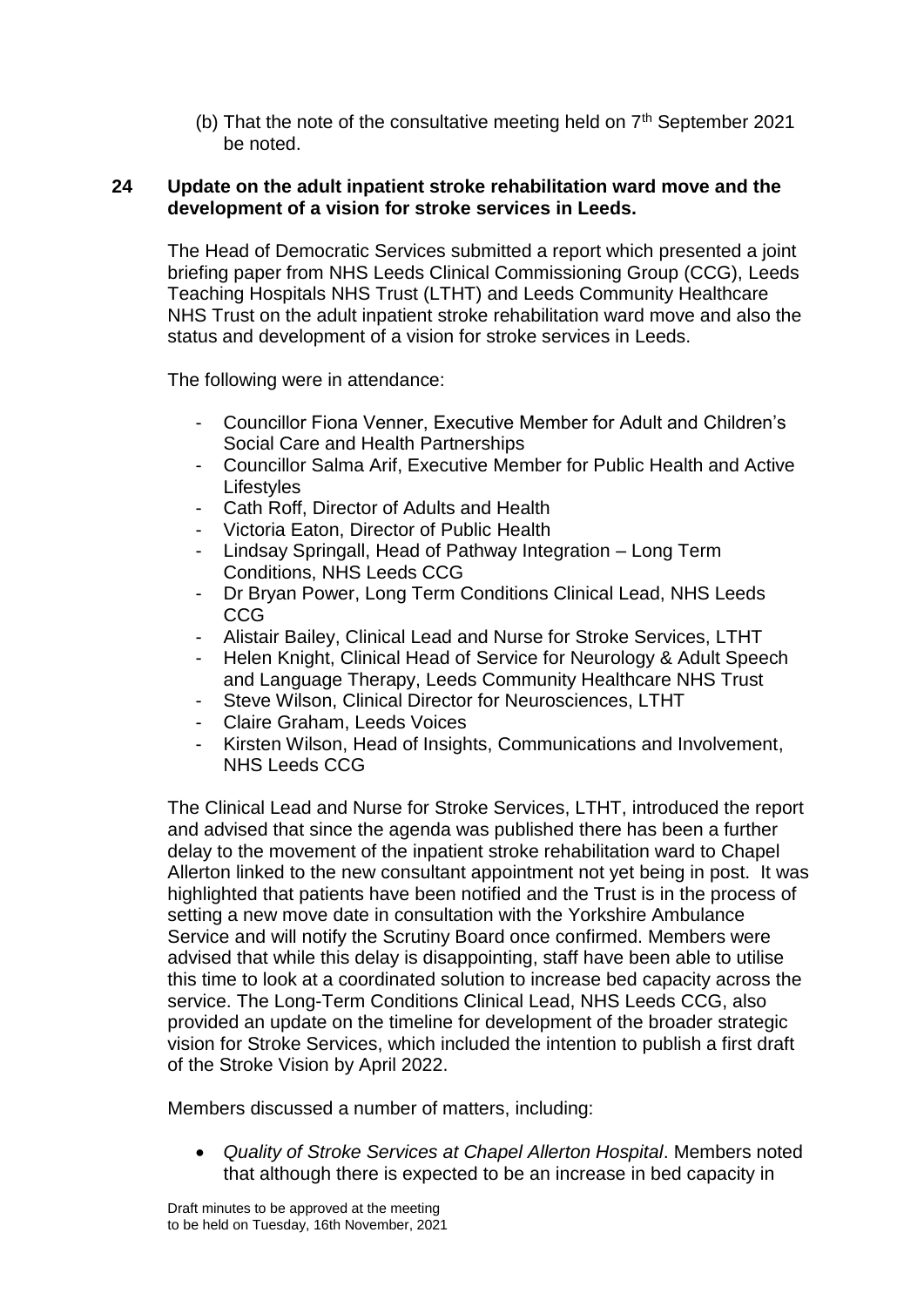LGI, there will be a decrease in bed capacity on the Chapel Allerton site. Representatives advised that the increased overall capacity will support the integrated pathway throughout the system from initial care to rehabilitation. Related to this, Members queried the increase of specialist support at the Chapel Allerton site. It was confirmed that the rehabilitation staffing model at Chapel Allerton Hospital remains the same, however, the quality of the facilities is much improved.

- *Patient input for video.* Members welcomed the approach of using a video to give a visual representation of what the Chapel Allerton Hospital was like to help alleviate the 'unknown'. Linked to this, it was suggested that the video also includes input from patients who have experienced the service pathway, to alleviate the worries of new patients.
- *Working collectively to develop a vision for stroke services.* Members acknowledged that the vision for stroke services forms a joint ambition with Leeds City Council as prevention and social care, equipment and adaptation services are recognised vital elements. While Members queried the level of resource available in view of decreased funding for adult social care, Members were advised that the strategic plan to improve integrated pathways is beneficial to resources across all organisations. It was noted that the vision will also involve development with the Stroke Association and other third sector organisations.
- *National shortage of radiologists.* In response to a query, Members were advised that health partners are considering network models of service delivery for specific radiology needs for stroke care with neighbouring hospitals in the Yorkshire region as well as training opportunities for current staff.
- *Improving thrombectomy access.* Members discussed the successful approach of patients being treated with Mechanical Thrombectomy. While acknowledging the lack of specialist staff across the UK in delivering this particular treatment, it was noted that a key priority of LTHT is to continue to improve access to thrombectomy.
- *Discharge from services.* Members queried the timeliness of involvement of primary care beyond stroke service unit discharge and were advised that the single Leeds Care Record allows all health professionals to access all relevant information relating to an individual case immediately and continue with their care.
- *Campaigns to raise awareness.* Members suggested a number of national campaigns for raising awareness of the signs and symptoms of stroke that could be utilised at a Leeds level. Members were advised that the communications and engagement team at Leeds CCG work closely with the national agenda for local campaigns and will continue to work with other services to raise awareness, including related conditions and lifestyle risks, in an accessible format for all communities of Leeds.
- *Performance data.* Members recognised the reliability limitations of the SSNAP performance data collection and were advised, in response to a query, that other options and enhancements are being considered to understand the experiences of patients who use services in Leeds.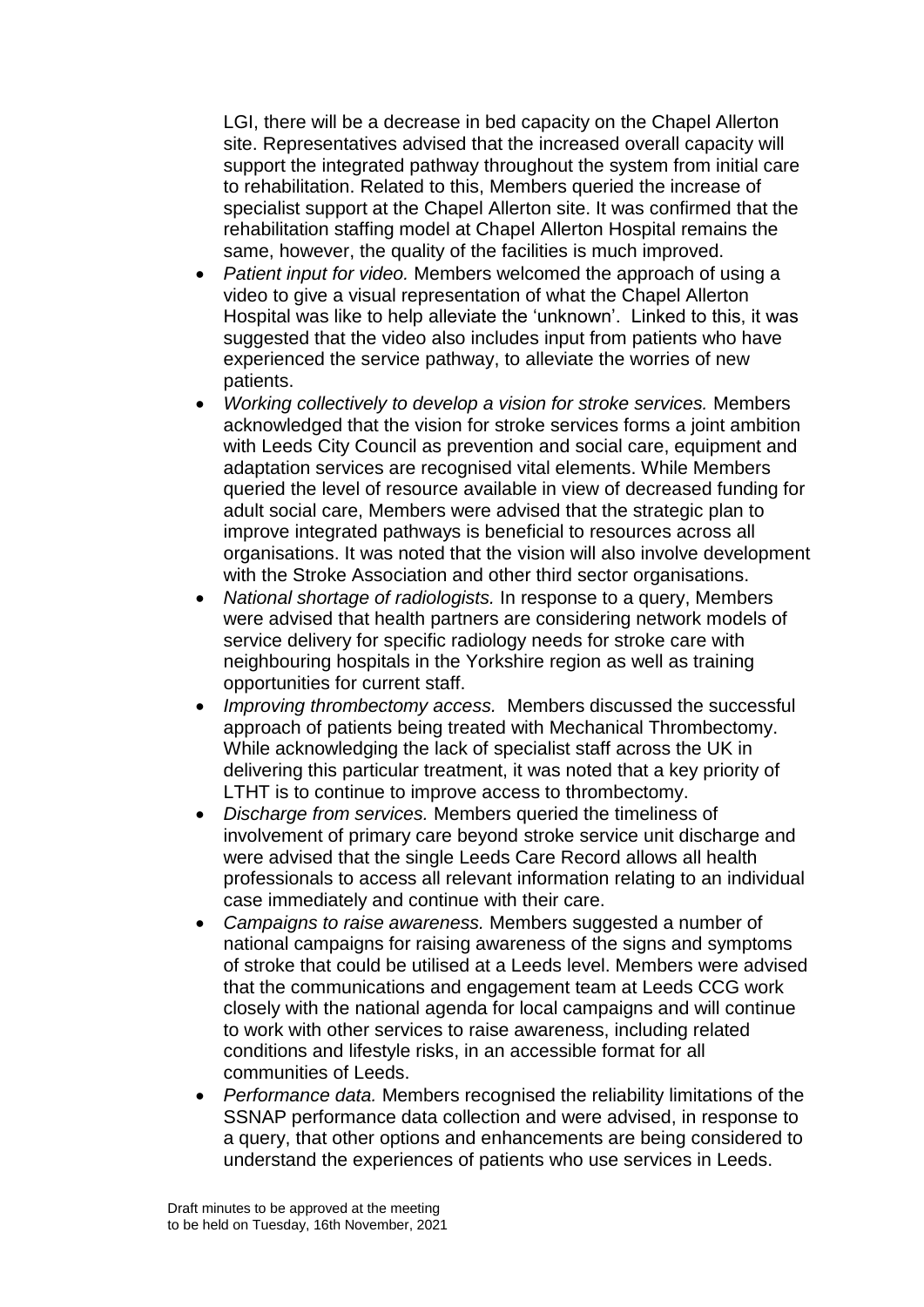# **RESOLVED –**

- (a) That the contents of the report, along with Members comments, be noted.
- (b) That the first draft of the Stroke Vision is shared with the Scrutiny Board once available.

## **25 Community Neurological Rehabilitation services engagement and redesign**

The Head of Democratic Services submitted a report which presented a briefing paper prepared jointly by NHS Leeds CCG and Leeds Community Healthcare NHS Trust on the development of a new model of delivery for community neurological rehabilitation services, including the engagement process and findings thus far, for the Board's consideration and comment.

The following were in attendance:

- Councillor Fiona Venner, Executive Member for Adult and Children's Social Care and Health Partnerships
- Councillor Salma Arif, Executive Member for Public Health and Active Lifestyles
- Cath Roff, Director of Adults and Health
- Victoria Eaton, Director of Public Health
- Helen Knight, Clinical Head of Service for Neurology & Adult Speech and Language Therapy, Leeds Community Healthcare NHS Trust
- Gillian Meakin, Service Development Lead (Clinical), Business, Change and Development Service, Leeds Community Healthcare NHS **Trust**
- Lindsay Springall, Head of Pathway Integration, Long Term Conditions, NHS Leeds CCG
- Claire Graham, Leeds Voices
- Kirsten Wilson, Head of Insights, Communications and Involvement, NHS Leeds CCG

The Clinical Head of Service for Neurology & Adult Speech introduced the report explaining the rationale for redesigning the service and providing an overview of the key themes and emerging priority areas stemming from the engagement exercise with patients, carers and staff, which were set out within the briefing paper. It was noted that these would inform the developing new model of delivery for community neurological rehabilitation services.

Members were advised that options will be debated and considered during October, with a final decision on the model to be agreed mutually between Leeds Community Healthcare NHS Trust and NHS Leeds CCG by the end of October. Once agreed, a phased implementation of the new model is expected to begin in November 2021, with full implementation of the model in early 2022.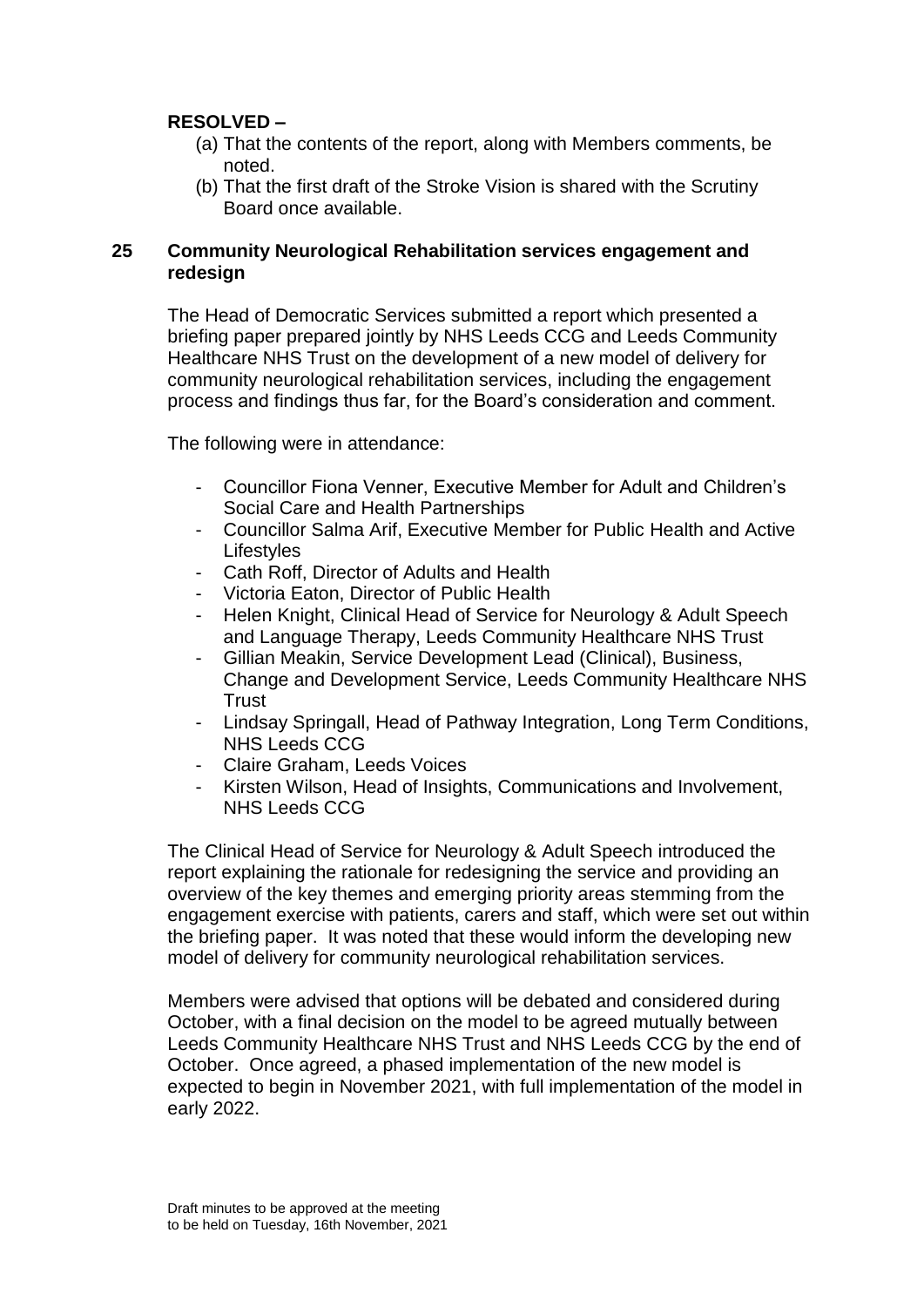In consideration of the identified themes and emerging priorities that would inform the development of the new delivery model, the following points were raised by the Board:

- *Recognising digital technology as a priority area of development.* There had been varied feedback from patients and carers during the engagement process in relation to the new digital delivery modes that had been expediated as a result of the pandemic (i.e. online consultations). However, the Board noted that there had been a consensus view from LCH staff about the need to review current IT systems to help avoid duplication and improve how patients are effectively managed across LCH services. While acknowledging that there is broader strategic work being undertaken around digital innovation across acute and community health services, the Board felt that the development of digital technology should still be acknowledged as part of the list of themes and priority areas informing the developing new model of delivery for community neurological rehabilitation services.
- *Prioritising actions and providing feedback to patients and staff.* In supporting the list of identified themes that would inform the new model of delivery, the Board also recognised the need to prioritise actions linked to each of the themes and providing feedback on this to patients and staff. The representative from Leeds Voices highlighted that while there is already the intention to produce a '*You Said, We Did'* report following the implementation of the new model, there would be merit in also producing a more immediate 'You Said, We Heard' report that explains how the Trusts are responding to the views expressed by patients, carers and staff in terms of redesigning and improving services.
- *Acknowledging the valuable role of the Third Sector.* The Board emphasised the importance of maximising all available resources, including Third Sector provision, to ensure that patients are accessing the right person, at the right place, at the right time. Linked to this, it was noted that the Leeds Community Healthcare NHS Trust had been working closely with Voluntary Action Leeds to understand how best to utilise the provision available within that sector. As part of the redesign process, the Board was also advised that there will be a full Equality Impact Assessment undertaken to ensure that services are accessible to all.
- *Ensuring links with the broader vision for stroke services*. In recognition that some patients accessing the community neurological rehabilitation service will have come through the stroke pathway, the Board emphasised the need to ensure that the new model of delivery links in with the broader vision for stroke services.
- *Maintaining a watching brief of progress.* The Board expressed a wish to schedule a further update in 12 months in order to maintain a watching brief surrounding the implementation of the new model of delivery for the community neurological rehabilitation service.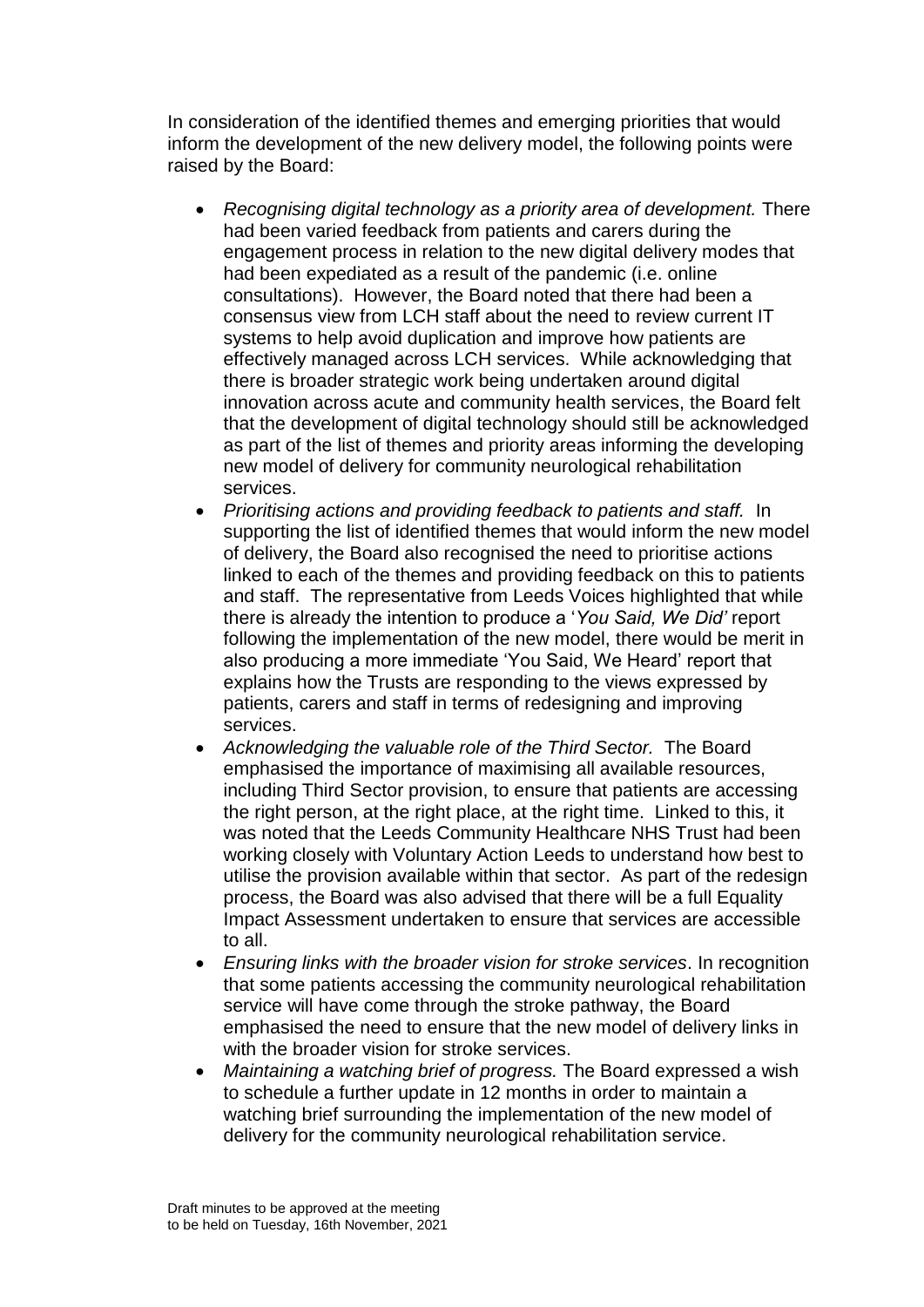The Chair thanked everyone for their contributions and explained that a written summary of the Board's observations and recommendations would be produced and submitted to NHS Leeds CCG and Leeds Community Healthcare NHS Trust.

# **RESOLVED –**

- a) That the contents of the report, along with Members comments, be noted.
- b) That a written summary of the Board's observations and recommendations be produced and submitted to NHS Leeds CCG and Leeds Community Healthcare NHS Trust.
- c) That a further update is brought back to the Scrutiny Board within 12 months.

# **26 Leeds Long Covid Community Services Pathway - The First Year**

The Head of Democratic Services submitted a report which presented information on the Leeds Long Covid Community Service model, the demand, activity and performance of the service and detail of the health inequalities evident from data analysis.

The following were in attendance:

- Councillor Fiona Venner, Executive Member for Adult and Children's Social Care and Health Partnerships
- Councillor Salma Arif, Executive Member for Public Health and Active **Lifestyles**
- Cath Roff, Director of Adults and Health
- Victoria Eaton, Director of Public Health
- Helen Lewis, Director of Pathway Integration, NHS Leeds CCG
- Jenny Davison, Clinical Pathway Coordinator Leeds Long Covid Pathway, Leeds Community Healthcare NHS Trust
- Carl Mackie, Head of Public Health Long Term Conditions, Leeds City Council
- Lisa Hollingworth, Pathway Integration Leader, NHS Leeds CCG
- Lindsay Springall, Head of Pathway Integration Long Term Conditions, NHS Leeds CCG
- Kirsten Wilson, Head of Insights, Communications and Involvement, NHS Leeds CCG

The Pathway Integration Leader introduced the report providing an overview of the condition and the support available in Leeds. It was also highlighted that the team have been awarded the British Medical Journal award for clinical leadership of the year, the Medipex award for management of long term conditions and a clinical booklet with advice and guidance developed in Leeds which has been adopted by the World Health Organisation. Leeds has also been successful in securing a £3.4m research grant to identify the best way to treat and support Long Covid.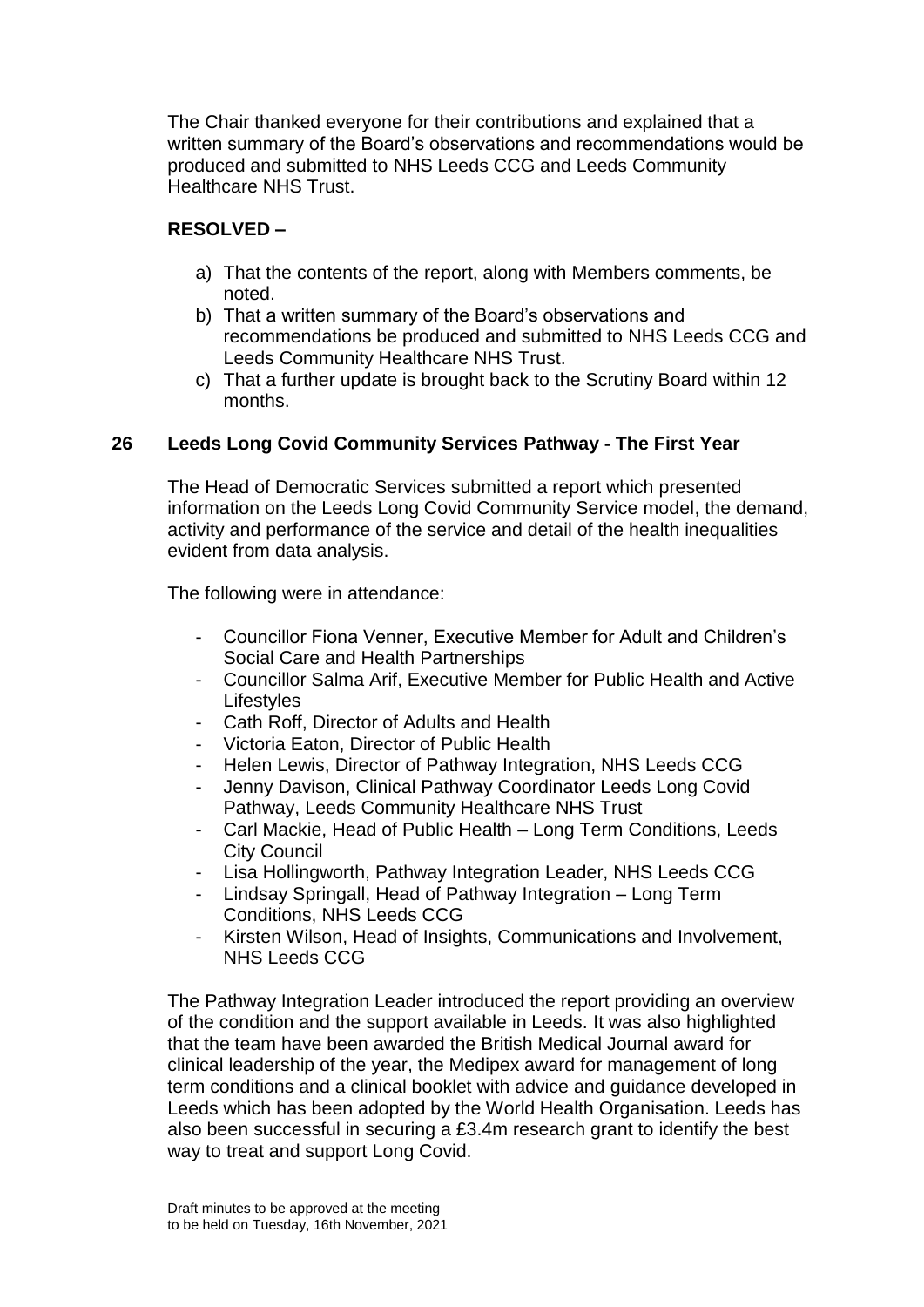Members discussed a number of matters, including:

- *Referral and identification process.* In response to a query, Members were advised that referrals to the service can be made by GPs or the respiratory team following Covid-19 treatment. This is due to similarities between 'Long Covid' and other conditions.
- *Learning disabilities*. Members noted the challenge in identifying Long Covid in people with learning difficulties that limit their ability to communicate, and queried the steps taken to ensure that work is taking place to reach this group. Members were advised that the team have been working closely with the learning disability service and have created a lower threshold for point of referral.
- *Raising awareness.* Noting the high number of referrals within some of the most affluent areas in the city, Members commented that more needs to be done to reach the most deprived communities in Leeds. Members also suggested that the team utilise community and faith groups as part of their communication strategy. Members recognised the importance of key messaging advising that mild cases of Covid-19 can still result in Long-Covid.
- *Presentation of data for cases by Index of Multiple Deprivation (IMD) deciles*. It was explained that a wider range between lower and upper confidence intervals represents a less accurate estimation. Members requested that future reports include clear explanations of data and abbreviations.
- *Low prevalence amongst 65 plus group*. Members noted the low referrals to the service for the elderly population of Leeds and were advised that this may be due to the lower survival rate in the initial stages of illness and the likelihood for older people to seek support through their existing services and networks.

# **RESOLVED –**

- a) That the contents of the report, along with Members comments, be noted.
- b) That a further update is provided to the Scrutiny Board within the next 12 months.

## **27 Work Schedule**

The Head of Democratic Services submitted a report that presented the work schedule for the remainder of the municipal year.

**RESOLVED –** That the work schedule be noted and updated to reflect suggestions of work stemming from the Board's discussion during earlier agenda items.

## **28 Date and Time of Next Meeting**

Tuesday, 16th November 2021 at 1:30pm (pre-meeting for all members of the Scrutiny Board at 1:00pm).

Draft minutes to be approved at the meeting to be held on Tuesday, 16th November, 2021